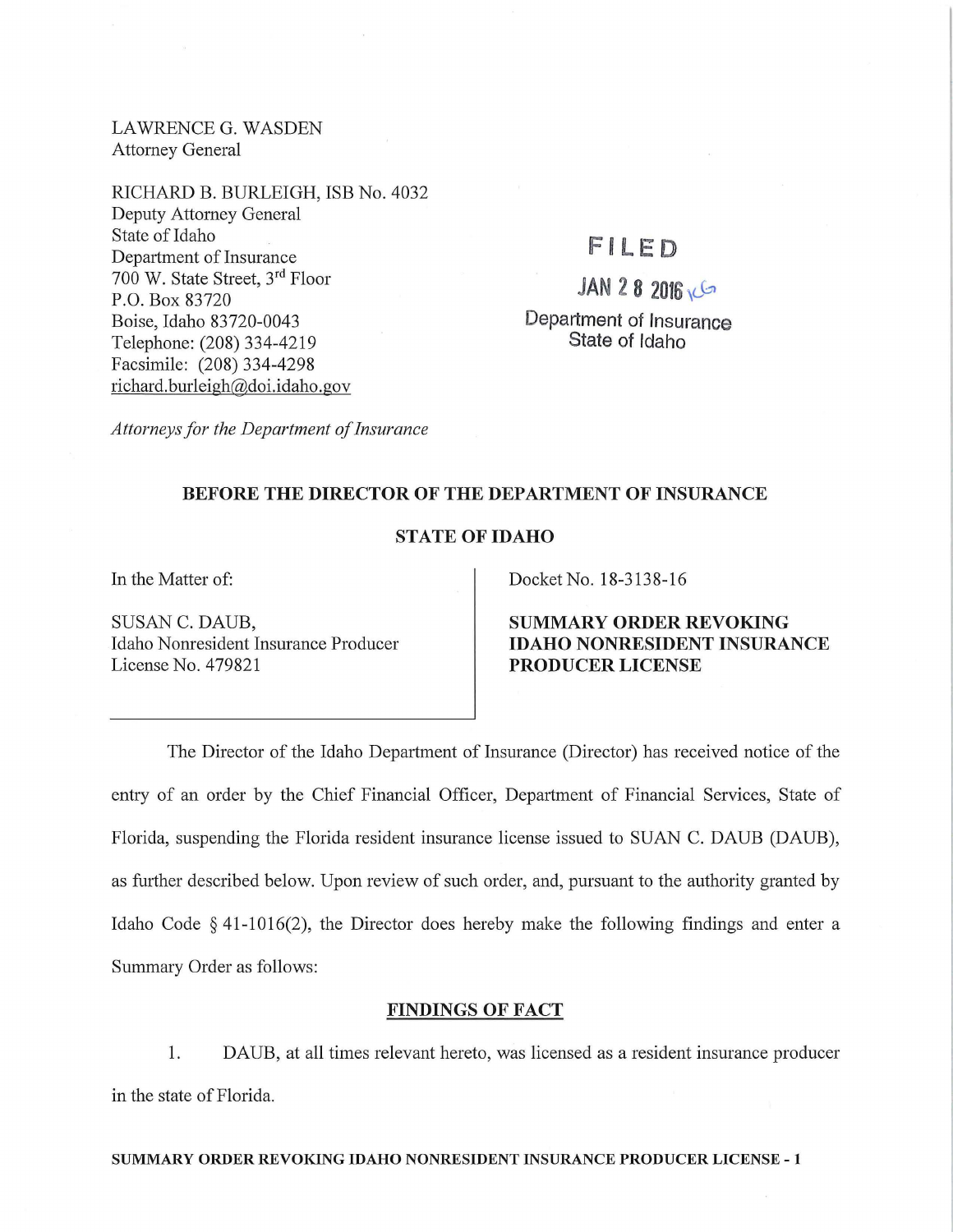2. On or about July 24, 2015, the Chief Financial Officer, Department of Financial Services, State of Florida, issued a Notice of Temporary Suspension, which ordered the immediate suspension of DAUB's Florida resident insurance license based on the filing of an indictment against DAUB in the United States District Court for the District of Massachusetts, Case No. 1:15-cr-10181-WGY. Such indictment alleged twenty-two (22) felony counts against DAUB, including but not limited to wire fraud and aggravated identity theft.

3. DAUB has been continuously licensed as an Idaho nonresident msurance producer, holding license number 479821 from the date of the initial issuance of such license on March 18, 2014, to the present date.

#### CONCLUSIONS OF LAW

4. Idaho Code § 41-1016(2) provides that the Director shall, without hearing, suspend for not more than twelve (12) months, or shall revoke or refuse to continue any insurance producer license issued under title 41, chapter 10, Idaho Code, where the Director has received a final order of suspension, revocation or refusal to continue issued by the insurance regulatory official or court of jurisdiction of the licensee's home state. Based on the foregoing, the Director finds that the circumstances set forth above justify the revocation of DAUB's Idaho nonresident insurance producer license, pursuant to Idaho Code § 41-1016(2).

#### **ORDER**

NOW, THEREFORE, IT IS HEREBY ORDERED that Idaho Nonresident Insurance Producer License No. 479821 issued to DAUB is hereby REVOKED, effective immediately.

IT IS FURTHER ORDERED, pursuant to Idaho Code § 41-1027(1), that DAUB shall immediately return Idaho Nonresident Insurance Producer License No. 479821 to the Idaho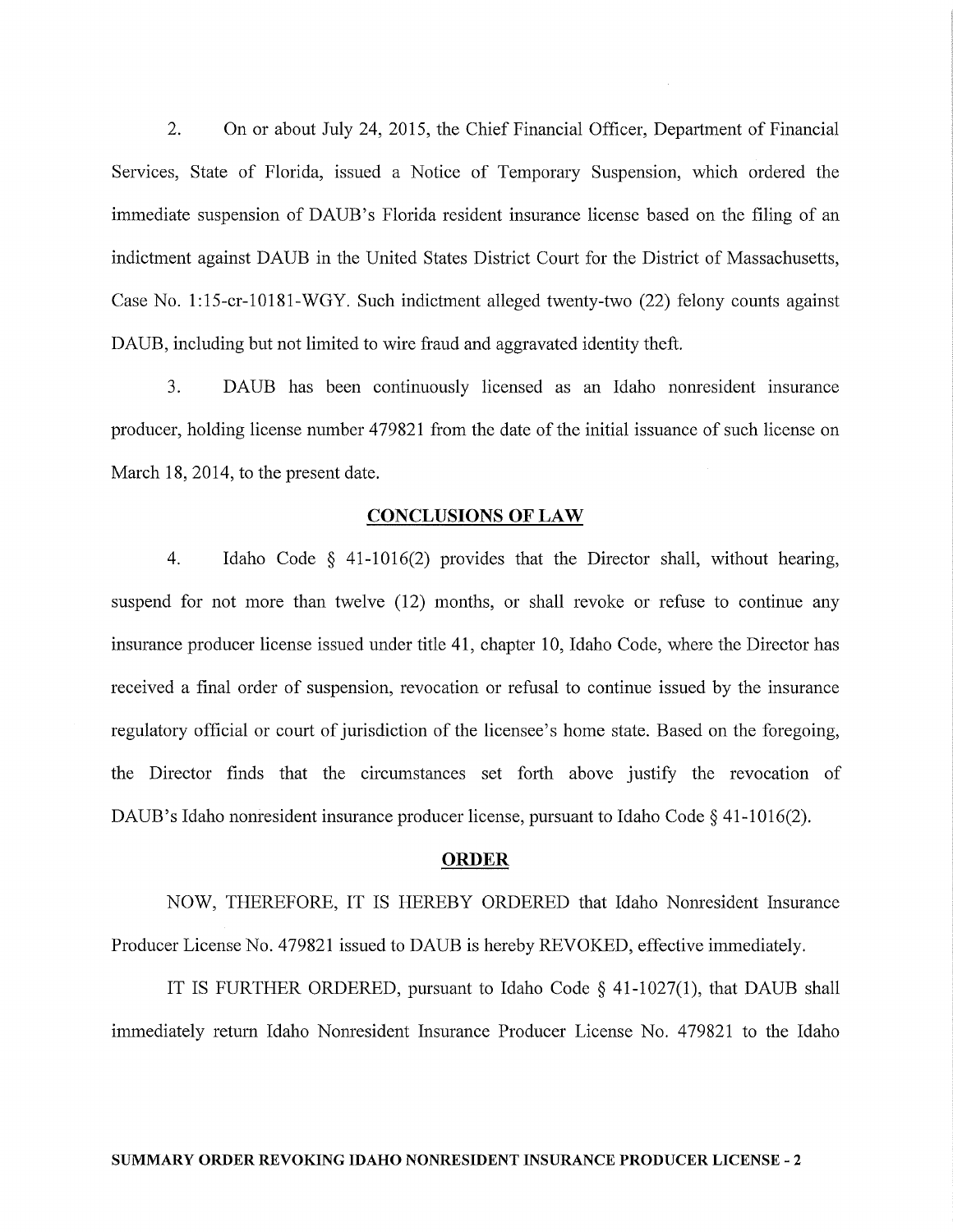Department of Insurance at the following address: 700 West State Street, P.O. Box 83720, Boise, Idaho, 83720-0043.

DATED this  $27$  day of January, 2016.

STATE OF IDAHO DEPARTMENT OF INSURANCE

Lavera

**DEAN L. CAMERON** Director

## NOTIFICATION REGARDING REPORTABLE PROCEEDINGS

This is considered a reportable administrative proceeding. As such, it is a public record and is public information that may be disclosed to other states and reported to companies by which you are actively appointed. This information will be reported to the National Association of Insurance Commissioners (NAIC) and will appear in the Idaho Department of Insurance's online searchable database. Be aware that this proceeding must be disclosed on any license application and must be reported to any and all states in which you hold an insurance license.

#### NOTIFICATION OF RIGHTS

This is a final order of the Director. Any party may file a motion for reconsideration of this final order within fourteen (14) days of the service date of this order. The agency will dispose of the petition for reconsideration within twenty-one (21) days of its receipt, or the petition will be considered denied by operation of law. *See* Idaho Code § 67-5246(4).

Pursuant to Idaho Code  $\S$ § 67-5270 and 67-5272, any party aggrieved by this final order may appeal this order by filing a petition in the district court of the county in which:

i. A hearing was held,

#### SUMMARY ORDER REVOKING IDAHO NONRESIDENT INSURANCE PRODUCER LICENSE - 3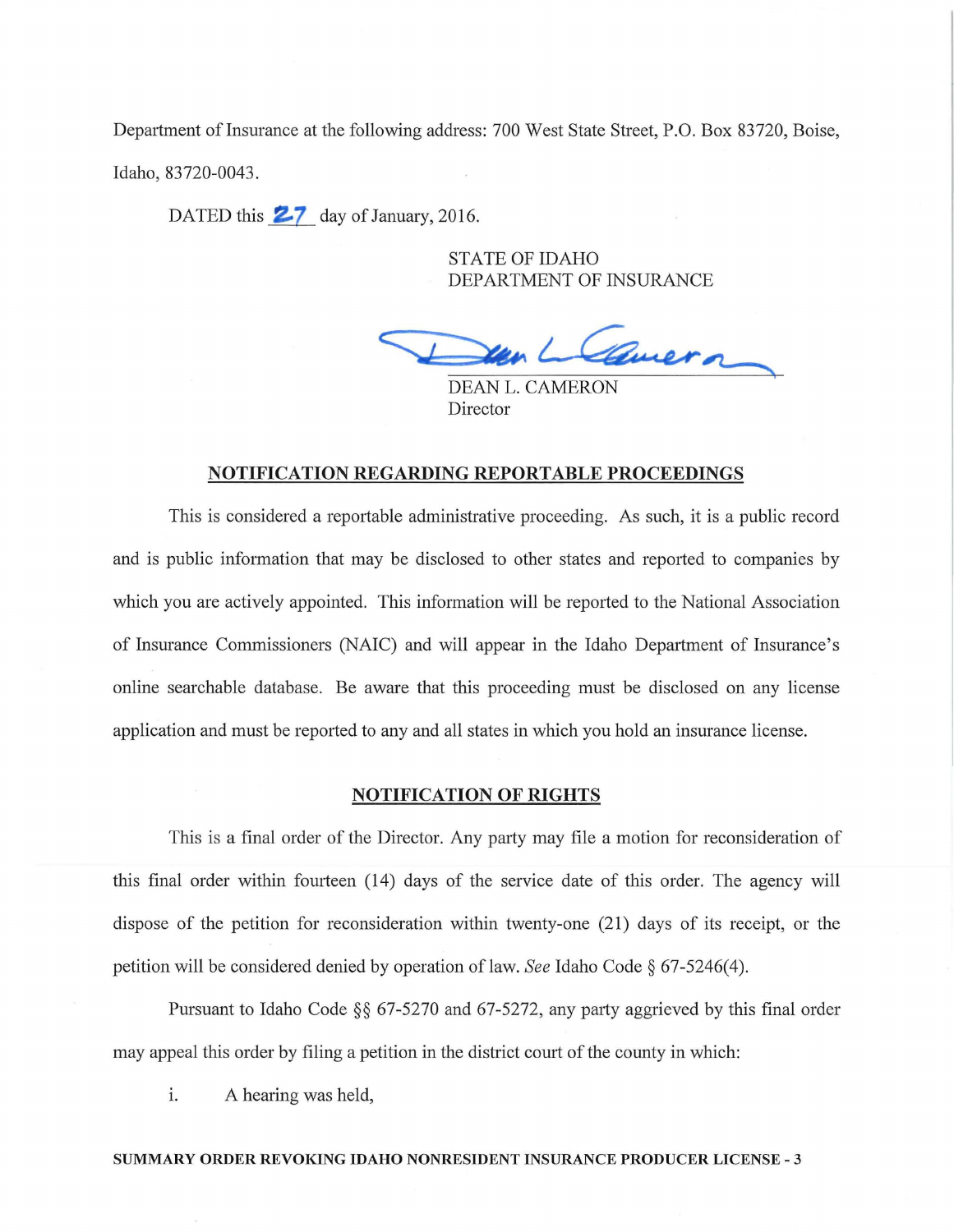- ii. The final agency action was taken,
- iii. The party seeking review of the order resides, or operates its principal place of business in Idaho, or
- iv. The real property or personal property that was the subject of the agency action is located.

An appeal must be filed within twenty-eight (28) days of (a) the service date of this final order, (b) an order denying petition for reconsideration, or (c) the failure within twenty-one (21) days to grant or deny a petition for reconsideration, whichever is later. *See* Idaho Code § 67-5273. The filing of an appeal to district court does not itself stay the effectiveness or enforcement of the order under appeal.